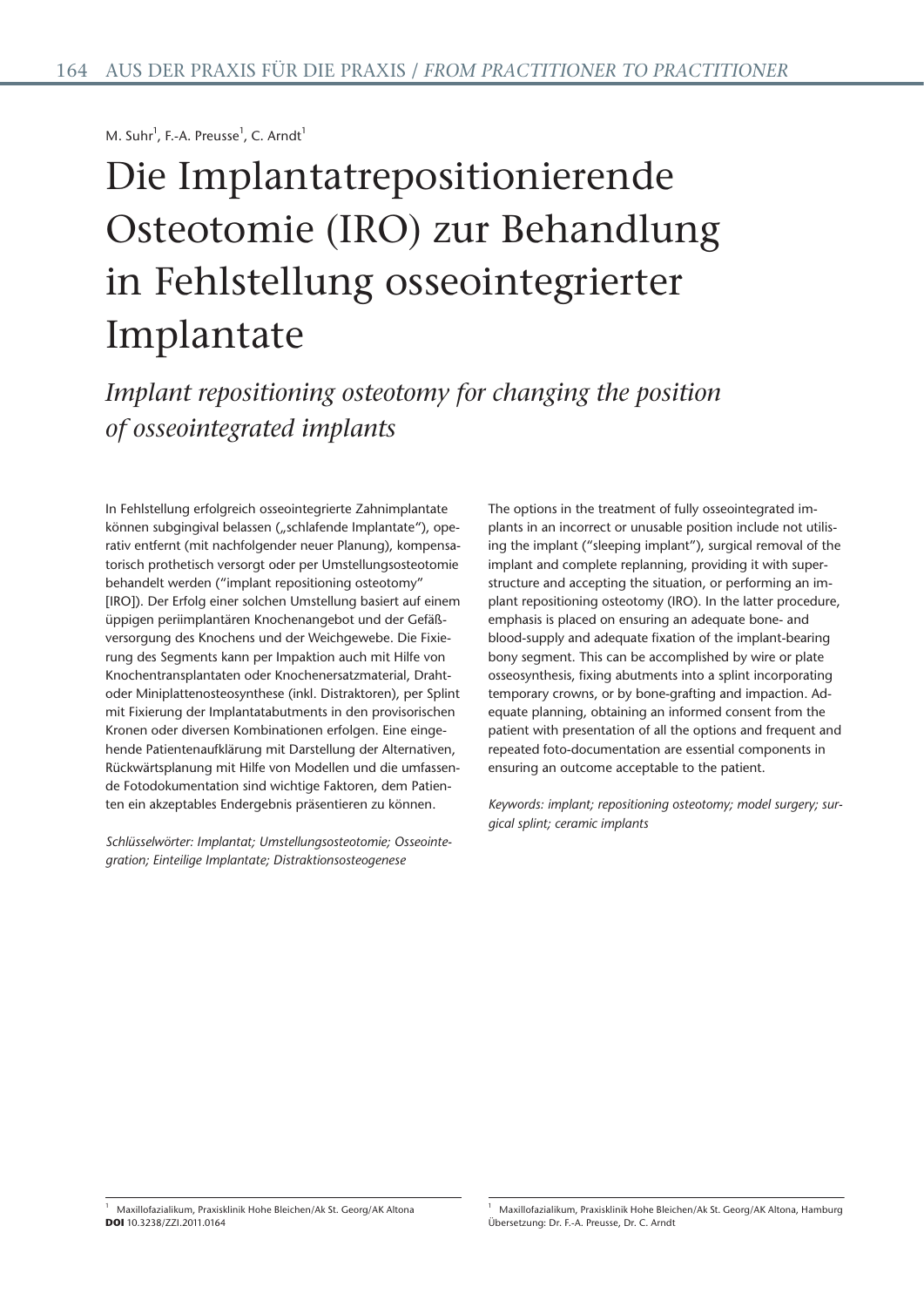Die erfolgreiche Osseointegration und das lebenslange Überleben von Zahnimplantaten sind im wesentlichen abhängig von einem ausreichenden Knochenangebot (Implantatoberfläche komplett von Knochen bedeckt, > 2 mm buccale und linguale Knochendicke, Implantate 12 mm oder länger, 4 mm oder größer im Durchmesser) sowie einem günstigen Verhältnis zwischen der Kronenlänge und der Implantatlänge (am besten 33 % : 66 %) [4]. Die axiale Ausrichtung und die Stellung der Implantate innerhalb des Zahnbogens sollte korrekt sein. Bei fortgeschrittener Alveolarfortsatzatrophie ist vor der Implantatsetzung ein Knochenaufbau meist unerlässlich. Jedoch hat auch diese Operation ihre Einschränkungen. Die maximale Dicke erfolgreicher kortikaler Transplantate beträgt vermutlich 5 mm. Bei Spongiosatransplantaten vermutlich 11 mm. Zusätzlich bestimmen Faktoren an der Empfängerseite (Knochen/Weichgewebe) das erfolgreiche Einheilen. Gelegentlich sind Patienten in Fällen einer unzureichenden Knochenmenge nach erfolgter Transplantation schwierig zu einer weiteren Transplantation zu motivieren.

Dieses und viele weitere Faktoren führen zu der Vielzahl an in Fehlstellung verheilten Implantaten. Die Option der Implantatumstellungsosteotomie in ihren mittlerweile vielen unterschiedlichen Formen kann dem Patienten als eine Therapieoption präsentiert werden [1–3, 5–8].

# **Introduction**

Successful primary osseointegration of dental implants and lifelong success requires an adequate bone-supply (implant surface fully covered by bone, > 2 mm buccal and lingual bone thickness, implants 12 mm or longer in length, 4 mm or greater in diameter) and a favourable crown to implant ratio (preferably 33 % : 66 %) [4]. The implants need to be axially correct and in line with the dental arch. Bone-grafting prior to implant placement is a prerequisite in cases of advanced bony atrophy, yet has certain restrictions: the maximal thickness of cortical transplants is probably around 5 mm, and of spongy bone transplants probably around 11 mm. Bone-graft success depends on the quality of recipient bone and surrounding soft-tissue. As large a bony contact surface area as possible is required in order to ensure successful ingrowth of the vessles in the Haversian canals. A single bone-graft operation may not suffice to ensure optimal placement of the implant, and serial bonegrafting is occasionally difficult to motivate patients for.

This and a multitude of other reasons account for the frequency with which implants are placed in suboptimal positions. When they have successfully osseointegrated, the question arises as to how best to provide these with an acceptable superstructure. Patients should be informed about the possibility of successfully adjusting the position and axial alignment by an implant repositioning osteotomy [1–3, 5–8]

| <b>Implantat-Nummer</b> |          | <b>Implantat-Position</b> | <b>Ausrichtung</b> | <b>Magnitude (mm)</b> | <b>Fixierung</b>          |
|-------------------------|----------|---------------------------|--------------------|-----------------------|---------------------------|
| <b>Implantnumber</b>    |          | <b>Implantposition</b>    | <b>Direction</b>   | <b>Magnitude (mm)</b> | <b>Fixation</b>           |
| 1Gö                     | Abb. 2   | 12                        | vertikal           | 7 mm                  | apical autologer Knochen  |
|                         | Fig. 2   |                           | vertical           |                       | apical tuberosity bone    |
| 2Gal                    | Abb. 1   | 46                        | mes-dis            | 7 mm                  | Keiltransposition         |
|                         | Fig. 1   |                           | mes-dis            |                       | wedge transposition       |
| 3Egg                    |          | 21                        | mes-dis            | 4 mm                  | Keiltransposition         |
|                         |          |                           | mes-dis            |                       | wedge transposition       |
| 4Egg                    |          | 22                        | mes-dis            | $3 \, \text{mm}$      | Keiltransposition         |
|                         |          |                           | mes-dis            |                       | wedge transposition       |
| 5War                    | Abb. 6,7 | 15                        | vertikal           | 6 mm                  | Keiltransposition         |
|                         | Fig. 6,7 |                           | vertical           |                       | wedge transposition       |
| 6War                    | Abb. 6,7 | 14                        | vertikal           | 6 <sub>mm</sub>       | Keiltransposition         |
|                         | Fig. 6,7 |                           | vertical           |                       | wedge transposition       |
| 7War                    | Abb. 6,7 | 24                        | vertikal           | 6 mm                  | Drahtligatur auf Abutment |
|                         | Fig. 6,7 |                           | vertical           |                       | wire on abutment          |
| 8War                    | Abb. 6,7 | 25                        | vertikal           | 6 mm                  | Drahtligatur auf Abutment |
|                         | Fig. 6,7 |                           | vertical           |                       | wire on abutment          |
| 9Sch                    |          | 24                        | vertikal           | 8 mm                  | Miniplatte                |
|                         |          |                           | vertical           |                       | miniplate                 |
| 10Sch                   |          | 26                        | vertikal           | $10 \text{ mm}$       | Miniplatte                |
|                         |          |                           | vertical           |                       | miniplate                 |
| 11Wes                   |          | 22                        | vertikal           | $10 \text{ mm}$       | apical autologer Knochen  |
|                         |          |                           | vertical           |                       | apical tuberosity bone    |

**Tabelle 1** Zusammenfassung der Patientenkohorte mit Angabe der Bewegungen und Fixierungsmethoden.

**Table 1** Summary of the patient cohort showing the magnitude of movement, direction and method of fixation.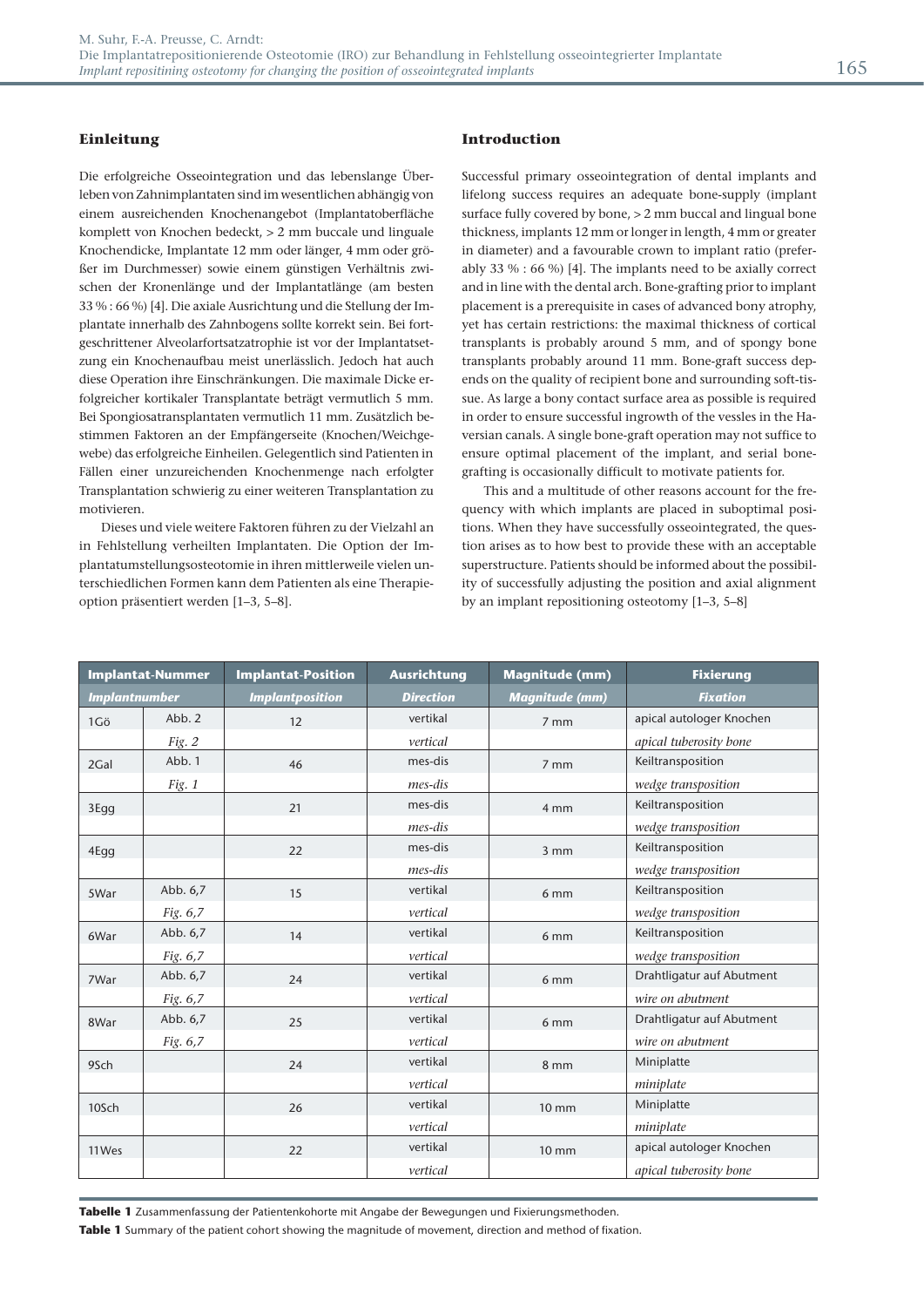

**Abbildung 1** Aufzeichnen der geplanten Osteotomielinien als Planungshilfe.

**Figure 1** A pencil drawing is helpful in planning a wedge transposition.

### **Patientenselektion**

Es wurden elf osseointegrierte Implantate von sechs randomisiert ausgewählten Patienten aus einer Kohorte von 24 retrospektiv untersucht. Alle Patienten unterzogen sich in den letzten fünf Jahren einer Implantatumstellungsosteotomie (Tab. 1). Diese Auswahl stellte ein außerordentlich breites Spektrum an unterschiedlichen Ausgangssituationen und Fixierungsmethoden dar. Zum Beispiel hatten wir Patienten mit einteiligen Implantaten, wo das Abutment nicht entfernt werden und eine Deckschraube in Höhe des Implantathalses angebracht werden konnte.

#### **Die Planung**

Es bestehen zwei grundsätzliche Osteotomien: Die Parallelschnitte [2, 7] zur Blockbewegung in Richtung der Okklusion und die Keiltransposition zur Änderung der (mesiodistalen) axialen Ausrichtung. Die Osteotomien sollten > 2 mm vom Implantat weg und parallel zum Implantat durchgeführt werden. Die zusätzliche Osteotomie bei Keiltranspositionen wird dann parallel zur Nachbarzahnwurzel oder 90° zur Okklusionsebene durchgeführt. Zuletzt erfolgt die horizontale Osteotomie > 2 mm entfernt vom Apex des Implantates (Abb. 1). Zeichnungen auf Papierausdrücken der Röntgenaufnahmen vereinfachen das Verständnis der geplanten Operation sowie der Patientenmitteilung und der Aufklärung.

Ein Gipsmodell ermöglicht die Herstellung von Planungssplints, die dann als Interimsersatz oder zur temporären Fixierung der Implantatabutments verwendet werden können. Bei letzterer Methode müssen die Splints dann aber drei Monate lang ununterbrochen getragen werden. Die Splints und Kunststoffkronen stellen die ideale Implantathalshöhe und Implantatachsenausrichtung dar. Sollten die Suprakonstruktion entfernt und Deckschrauben eingesetzt worden sein, kann die Chirurgie wenige Tage später bereits erfolgen.

### **Patient cohort and selection**

We retrospectively examined eleven implants in six randomly selected patients out of our cohort of 24 treated by this method over the last five years (Tab. 1). This selection revealed a surprisingly broad range of methods of fixation used and the fact that occasionally one-piece implants (such as circonium) had to be adjusted.

#### **Planning**

The two principal and central concepts are wedge transposition on the one hand (changing the axial alignment) and parallel osteotomy lines [2, 7] on the other (moving the implant towards the occlusal plane). The osteotomy lines of the boneblock containing the implant must be parallel and preserve bone of about 2 mm around the implant. The further osteotomy is then performed parallel to the first and to the neighbouring tooth root, the third vertical well above the apex of the implant. In cases where a wedge transposition is planned, the wedge osteotomy lines are parallel to the implant and tooth root respectively (see Fig. 1). Pencil drawings on paper copies of the radiographs are helpful in planning, discussion and consent.

A model, from which a splint is constructed, showing the intended final position of each implants' superstructure and therefore ideal implant neck position, should accompany all planning and provide an additional platform for discussion. The splint may incorporate provisional crowns which are placed on to the abutments and fixed with temporary cement or contain composite crowns and therefore serve as provisional removable prostheses where implants are osteotomised without abutments in place. When provisional crowns on implant abutments are incorporated into the splint, this must be worn without interruption for three months. Surgery may take place a few days after removal of the superstructure.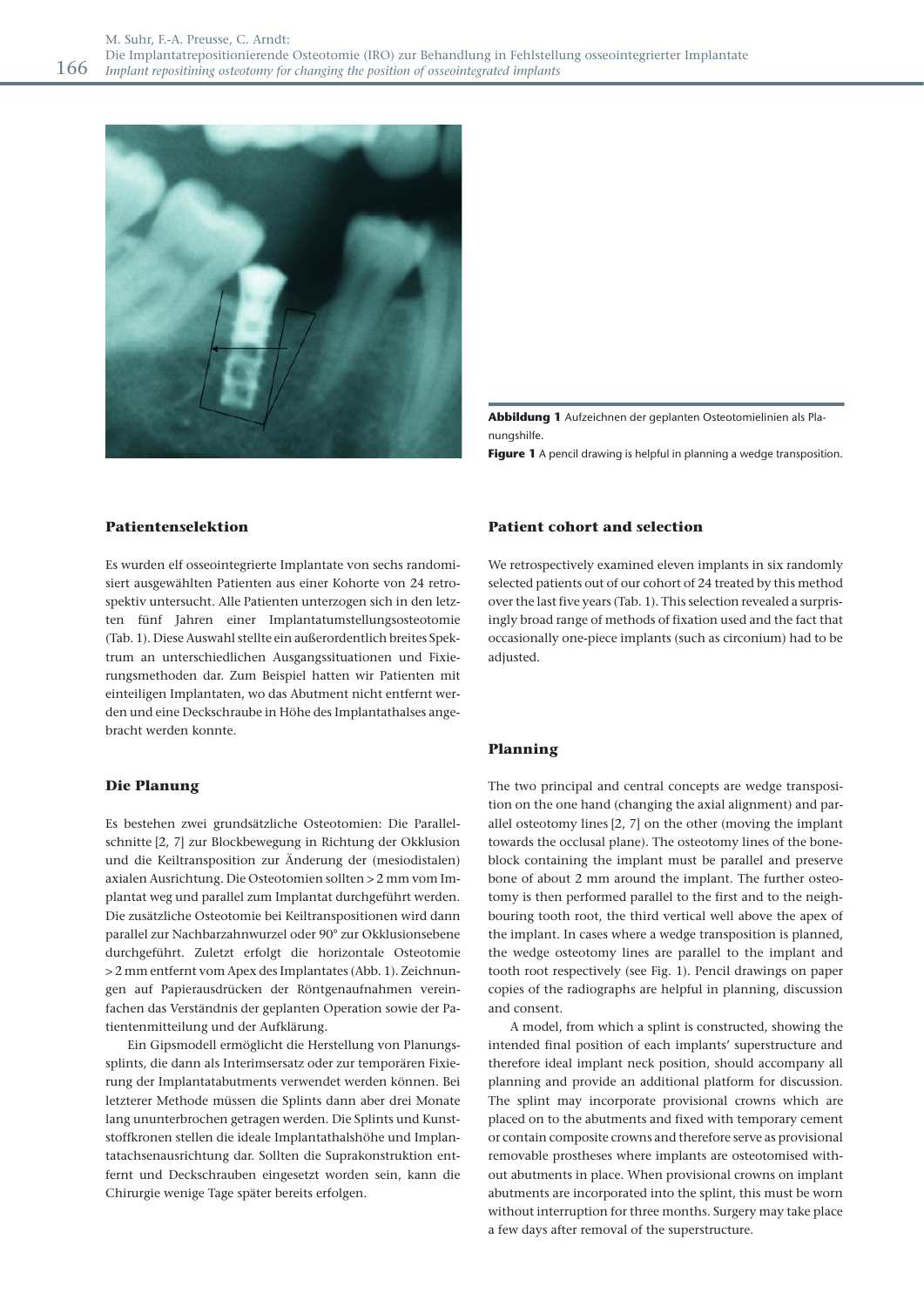

Abbildung 2 Das präoperative OPG zeigt das Implantat "1Gö". **Figure 2** Preoperative panoramic radiograph showing the implant number "1Gö".



**Abbildung 3** Das postoperative Röntgenbild zeigt die okklusale Verlagerung des Implantates aus Abbildung 2.

**Figure 3** Postoperative radiograph showing the occlusal movement of the implant in figure 2.

# **Der Eingriff**

Eine Umstellungsosteotomie kann für bis zu zwei Implantate in örtlicher Betäubung durchgeführt werden. Bei mehr als zwei Implantaten scheint das Vibrieren des Osseoskalpells und das Hebeln des Segments mit Hammer und Meißel nicht gut toleriert zu werden.

Das Abpräparieren des Mukoperiostlappens ermöglicht die Darstellung der Nervenaustrittspunkte und Nachbarstrukturen (z. B. Abb. 3). Eine hohe Periostschlitzung erfolgt gleich zu Beginn. Das linguale/palatinale Periost wird nicht abpräpariert, sondern durch den Hebel des Segments regelrecht gestreckt oder gedehnt.

Eine geschlossene Operation ist ebenfalls möglich und könnte die Gefäßversorgung des umzustellenden Segments verbessern. Das längs oszillierende Osseoskalpell (Aeskulap GD305) streckt und reißt dann bei der Osteomie das Mukoperiost und die Schleimhaut.

Die apikale, horizontale Osteotomie sollte jedoch unter Sicht durchgeführt werden. Hierbei wird ein Tunnel von dem vorderen zum hinteren Schnitt oder Riss subperiosteal präpariert, osteotomiert und das Segement in die gewünschte Position gehebelt. Der resultierende Defekt muss dann mit autologem Knochen oder alloplastischem Material gefüllt werden. Das Segment wird fixiert, die Wunden werden vernäht und die Fäden nach sieben Tagen entfernt. Das Segment darf keine Berührungen zur Gegenokklusion oder dem Splint haben, so dass bei Kauen und Sprechen das Segment nicht gelockert wird.

Im Falle der mesio/distalen Verlagerung wird ein Knochenkeil an der einen Stelle entnommen und in das entsprechende Empfängerbett inseriert (Keiltransposition).

#### **Befestigung des osteotomierten Segmentes**

Bezüglich der Befestigung des osteotomierten Knochensegmentes lassen sich unsere Erfahrungen mit denen der Literatur vergleichen [2, 3, 7]. Drahtverschnürungen zum Splint oder zu den Nachbarzähnen, Impaktionen oder Knochenaugmentationen, Miniplattenosteosynthese (ebenso Distraktoren) und Osteosyntheseschrauben stellen allesamt mögliche Methoden

# **Operative procedure**

Up to two implants may reasonably be operated on under local anaesthesia. More than this amount seems to be more easily treated under full anaesthesia with nasal intubation, as extensive osteotomies with an oscillating osseoscalpel and levering with the chisel are of some discomfort to the patient.

Mucoperiosteal flaps are raised buccally where imminent danger exists to surrounding structures such as tooth roots and adequate exposure is required in order to perform safe surgery (e.g. Fig. 3). Periosteal splitting is performed early in the surgery, in order to ensure tension-free wound closure.

The buccal mucoperiosteum may be left intact where sufficient room is available between the implant-bearing bone and neighbouring tooth roots and implants. This "closed" procedure may ensure a better blood-supply to the osteotomised segment [3]. The osseoscalpel (Aesculap GD305) is used to perform the osteotomy under saline cooling through the unraised mucoperiosteum, which the blade tears and stretches rather than cuts. The vertical osteotomies are performed 2 mm mesial and 2 mm distal to the implant and parallel to each other, where possible with slight convergence for possible segment impaction.

The apical, transverse osteotomy needs to be performed under vision, tunnelling the periosteum from the "mesial" to the "distal" tear or cut. This cut should also be 2 mm above the apex of the implant.

A chisel mobilises the implant-carrying segment and levers it into position. A near perfect parallel orientation of the bony cuts with slight convergence towards the occlusal plane enables some impaction of the segment. The apical defect then needs to be filled with autogenous bone or alloplastic material. The wounds are sutured and the sutures removed after seven days. Possible occlusal interferences should be avoided.

Where the segments are moved mesiodistally, the wedge of bone removed from the one aspect may and should be inserted/transposed into the other (wedge transposition).

#### **Fixation of the osteotomised segment**

We have demonstrated by our own experience and thereby seem to conform to the experience in the literature [2, 3, 7] that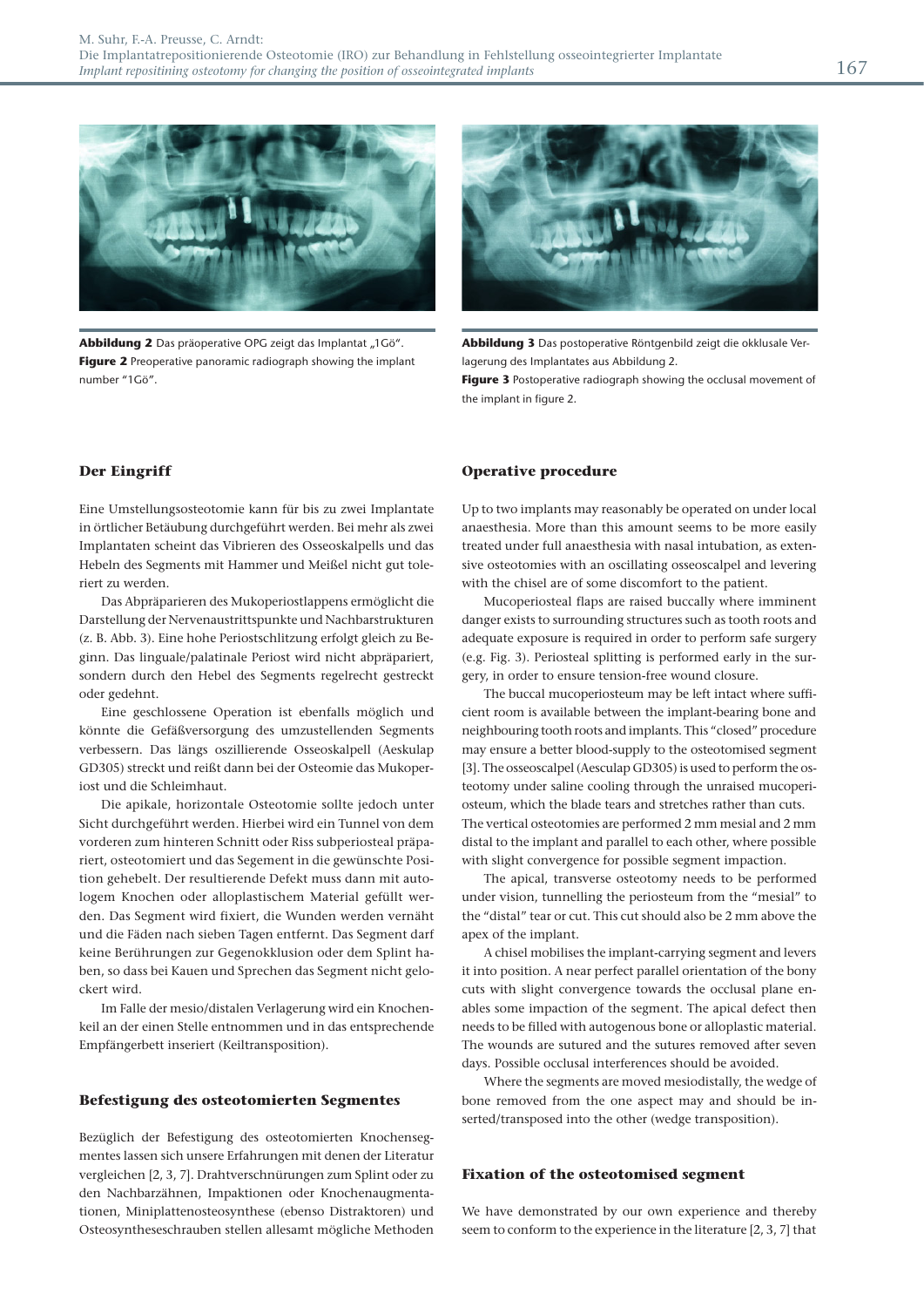

**Abbildung 4** Das OPG zeigt ein distal anguliertes und durch den mesial angulierten Molar teilweise überdecktes Implantat. **Figure 4** Panoramic radiograph showing the Implant distally angulated and partially covered by a mesially angulated molar tooth.



**Abbildung 5** Postoperatives Röntgenbild nach Keiltransposition des Patienten in Abbildung 4.

**Figure 5** Radiograph showing the wedge transposition of the implant in figure 4.

zur Fixation des Knochensegmentes dar. Die Verankerung des Splintes auf provisorischen Kronen beruht ausschließlich auf der Stabilität des temporären Zementes.

Im Falle einer Distraktionsosteogenese kann die Behandlungsdauer bis zu sechs Monate betragen. Alternativ kann die Entfernung des Distraktors vier Wochen nach Abschluss der letzten Aktivierung erfolgen und die Fixierung mittels Splint und Drähten fortgeführt werden.

### **Ergebnisse und Komplikationen**

Die erfolgreich osseointegrierten Implantate können nach drei Monaten mit den entsprechenden Suprakonstruktionen versorgt werden. Alle Patienten erhalten im Anschluss eine Vestibulumplastik mit einem freien Schleimhaut- oder Bindegewebs transplantat oder eine Kombination aus beiden [3].

Ein Implantat ging kurz nach der Umstellung verloren. Dabei spielte wahrscheinlich die mangelnde Compliance des Patienten in Form von übermäßigem Nikotingebrauch, einer schlechten Mundhygiene und dem Nichteinhalten der vereinbarten Prothesenkarenz eine entscheidende Rolle.

Für die meisten Patienten ist auch ein leicht suboptimales Ergebnis akzeptabel, solange ihnen eine deutlich ausgedehnte rekonstruktive Chirurgie erspart bleibt.

# **Diskussion**

Im Rahmen einer Implantatversorgung ist es gelegentlich schwierig, Patienten zu einem Knochenaufbau und dem damit verbundenen zweiten Eingriff zu motivieren.

Daher wird es wohl auch in Zukunft immer wieder zu suboptimalen Implantatpositionierungen und auch aus prothetischer Sicht zu nicht zu versorgenden, osseointegrierten Implantaten kommen. Mit der vorgestellten Methode eröffnet sich eine neue Möglichkeit der Korrektur.

wire-fixation to splints, to neighbouring teeth, impaction and bone-grafting, miniplate fixation (also via a distractor) and miniscrew osteosynthesis are all possible methods to fix the osteotomised segment. The splint fixing abutments in provisional crowns relies partly on the stability of the temporary cement.

In cases of distraction osteogenesis, the distractor retention times may vary and be up to six months. Alternatively, if the distractor is removed four weeks after completion of distraction, the segment may be stabilised by wire fixation to a splint, which continues the retention for a period of three to six months.

### **Results and complications**

The successfully osteotomised implants were all provided with the final and planned supraconstruction after three months. All patients required a vestibuloplasty with free gingival mucosal or connective tissue graft or both [3]. One implant was lost as it became loose shortly after the procedure. A multitude of problems contributed to this loss, including patient compliance, nicotine use, persistence in using a removable prosthesis without occlusal stops, and poor oral hygiene.

A less than perfect endpoint may be acceptable to the patients, as this cohort is unhappy with the initially obtained result and relieved at having circumvented more extensive reconstructive surgery.

# **Discussion**

Bone-grafting may result in an insufficient amount of bone to be used for dental implant insertion, and it is occasionally difficult to motivate patients for a second grafting procedure. Therefore, suboptimal implant positioning will continue to present itself in the future. The available literature regarding implant repositioning osteotomies seem to suggest that this is a safe procedure.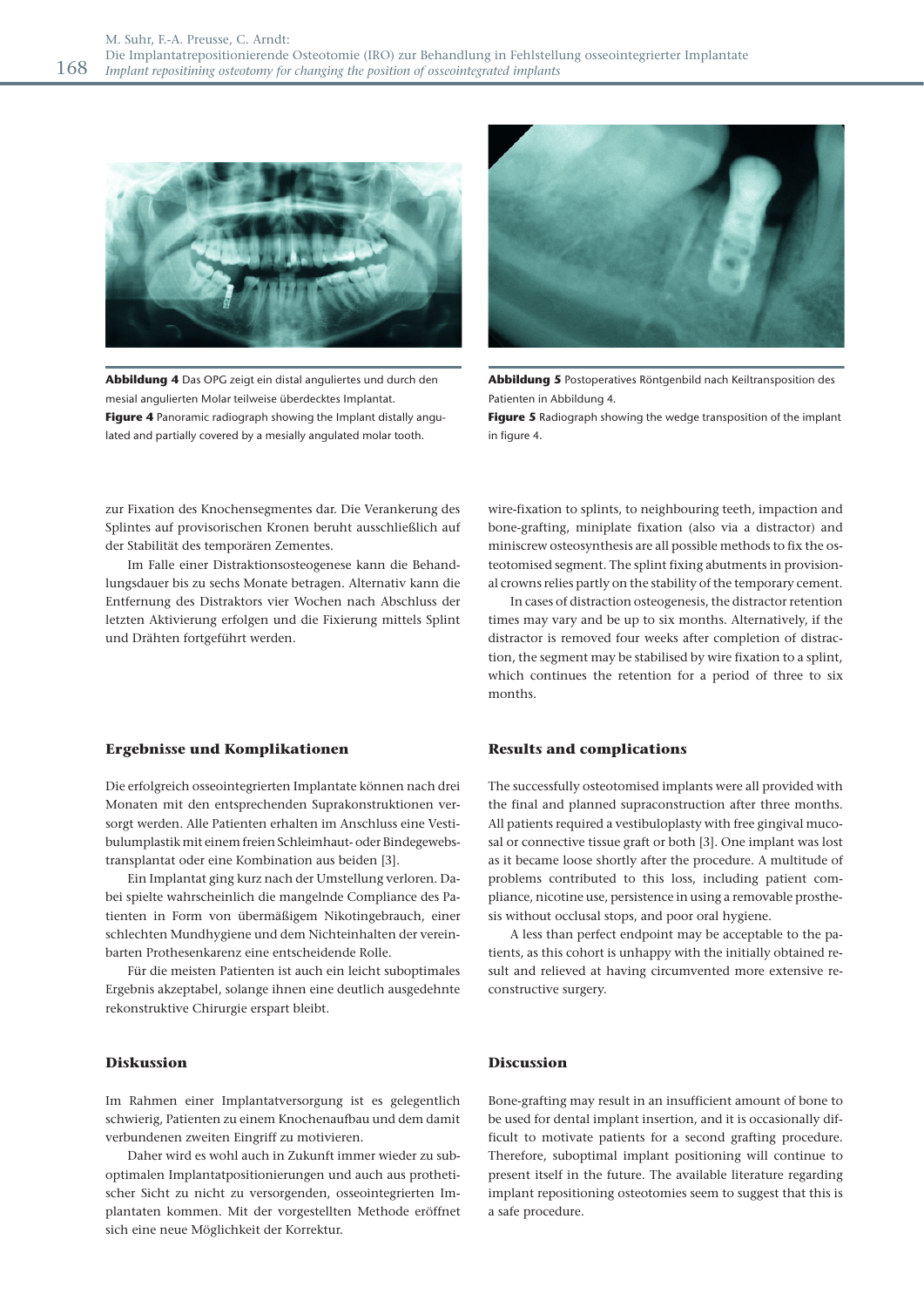

**Abbildung 6** OPG des Patienten mit den Implantaten "5War" bis "8War" mit Anzeichnen der geplanten Osteotomielinien. **Figure 6** Panoramic radiograph of implant numbers "5War" through "8War".



**Abbildung 7** Postoperatives OPG nach Entfernen der Drahtligaturen auf den Kugelköpfen.

**Figure 7** Postoperative radiograph after removal of the wire fixation in the upper left quadrant, three months after surgery.



**Abbildung 8** Osteotomielinien mit dem Osseoskalpell angezeichnet. **Figure 8** Osteotomy lines drawn with the osseoscalpel prior to completing the osteotomies of implant numbers "5War" and "6War". Abbildungen: Maxillofazialikum, Praxisklinik Hohe Bleichen/Ak St. Georg/AK Altona

Zur Korrektur von Implantaten in Fehlstellungen wird eine Vielzahl von chirurgischen Verfahren benannt. Die Literatur beschreibt dabei das oben vorgestellte Verfahren als das sicherste.

 Eine computergestützte 3D-Rekonstruktion kann hinzugezogen werden. Splints, die provisorische Kronen aufnehmen, welche auf dem Implantatabutment zementiert werden, gewährleisten die bestmögliche Positionierung und Fixierung des osteotomierten Segmentes.

Behandlungsabfolge:

a) Aufklärung des Patienten über die verschiedenen Therapieoptionen,

A variety of surgical procedures is available as mentioned. Computer- and 3D-assistance is becoming easier to obtain and implement. Splints incorporating provisional crowns which are attached to implant abutments ensure the best results, as they allow a more precise placement and fixation of the osteotomised segment.

The treatment sequence consists of:

- a) patient information regarding the various treatment options,
- b) impression taking for constructing a splint, including solid composite crowns, or with these hollowed out to accommodate the implant abutment when left in situ,
- c) drawing the existing and planned implant positions, in order to conceptualise the osteotomy lines,
- d) removal of the superstructure, insertion of healing caps into the implants,
- e) performing the osteotomy and rigidly fixing it in the new position using impaction, bone-graft, wire, plate or screw osteosynthesis, or commencing with distraction,
- f) retention for three to six months,
- g) soft-tissue surgery, repeated where necessary,
- h) insertion of the new superstructure.